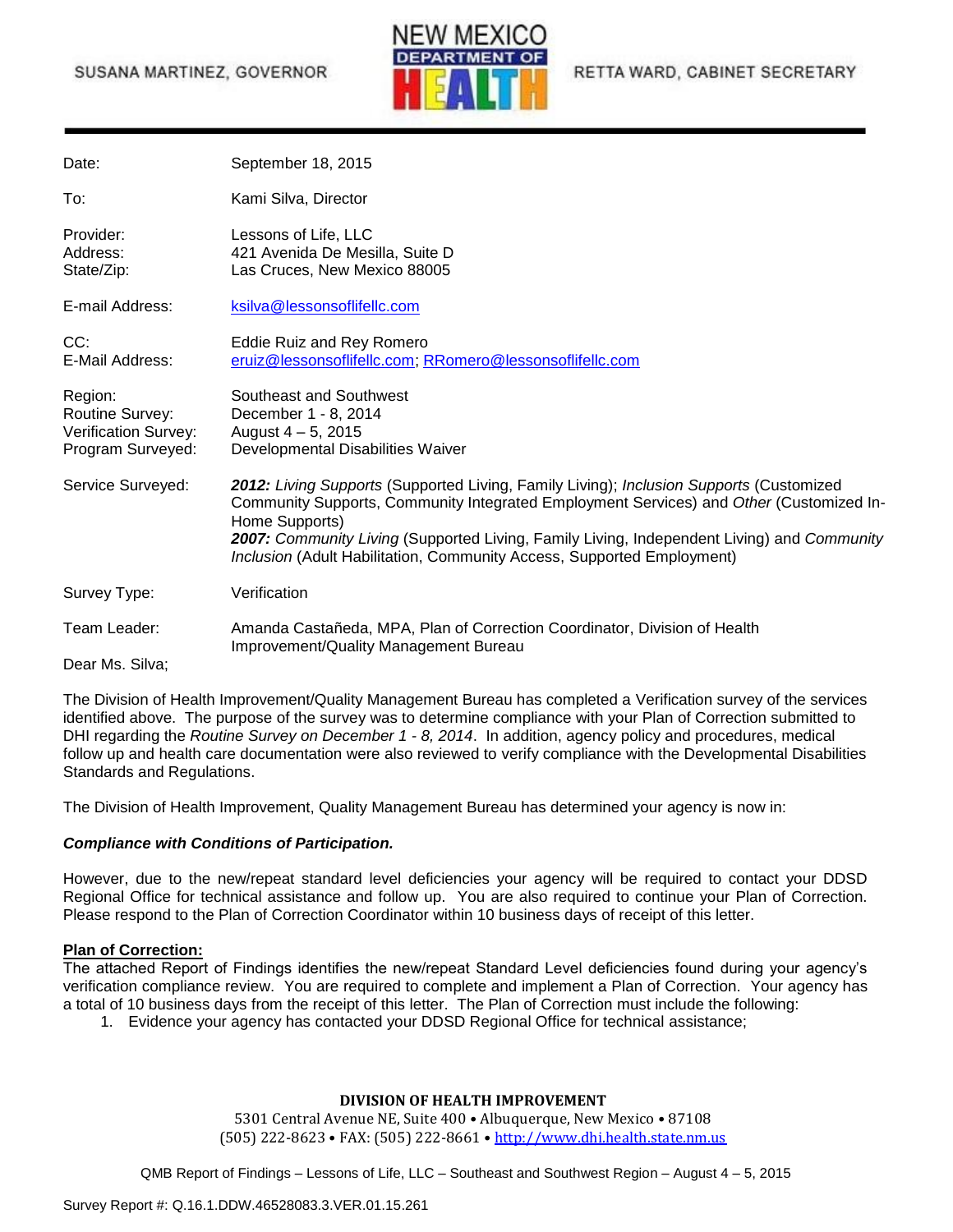- 2. A Plan of Correction detailing Quality Assurance/Quality Improvement processes to prevent your agency from receiving deficiencies in the future;
- 3. Documentation verifying that newly cited deficiencies have been corrected.

## **Submission of your Plan of Correction:**

Please submit your agency's Plan of Correction and documentation verifying correction of survey deficiencies within 10 business days of receipt of this letter to the parties below:

#### **1. Quality Management Bureau, Attention: Plan of Correction Coordinator 1170 North Solano Suite D Las Cruces, New Mexico 88001**

### **2. Developmental Disabilities Supports Division Regional Office for region of service surveyed**

Failure to submit your POC within the allotted 10 business days may result in the imposition of a \$200 per day Civil Monetary Penalty until it is received, completed and/or implemented.

Please call the Plan of Correction Coordinator at 575-373-5716, if you have questions about the survey or the report. Thank you for your cooperation and for the work you perform.

Sincerely,

Amanda Castañeda, MPA

Amanda Castañeda, MPA Team Lead/Healthcare Surveyor Division of Health Improvement Quality Management Bureau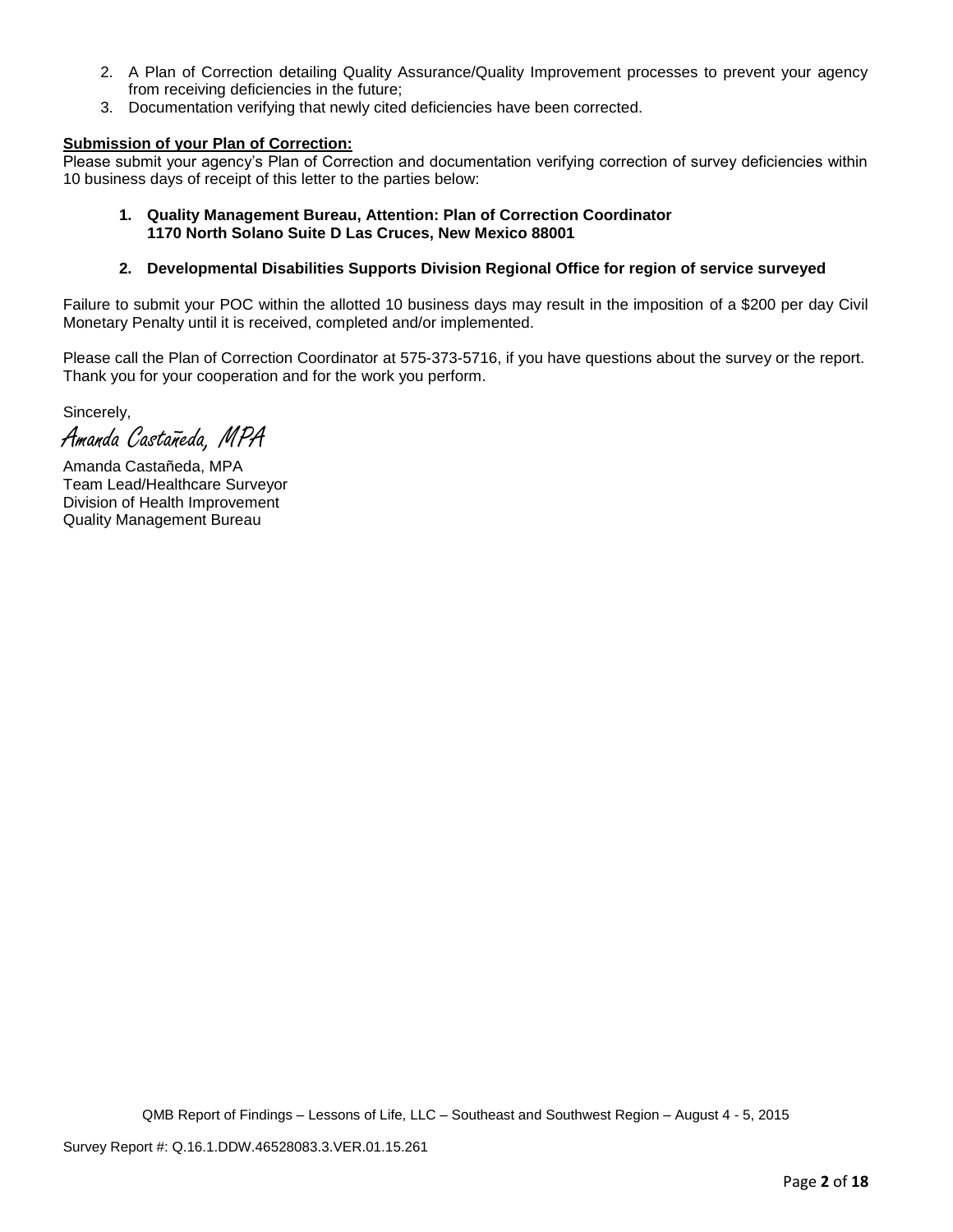#### **Survey Process Employed:**

Entrance Conference Date: August 4, 2015

Exit Conference Date: August 5, 2015

Present: **Lessons of Life, LLC** Rey Romero, Member Manager Kami Silva, Director

> **DOH/DHI/QMB** Amanda Castañeda, MPA, Team Lead/Healthcare Surveyor

# Present: **Lessons of Life, LLC**

Emma Lozoya, RN Kami Silva, Director Leslie Fierro, Quality Assurance/Training Coordinator Maya Barela, Service Coordinator Leanne Thais, Scheduling/Hiring Rep Payee Valerie Rodriguez, Timesheet Coordinator Leonora Martinez, Nursing Assistant

**DOH/DHI/QMB**

Amanda Castañeda, MPA, Team Lead/Healthcare Surveyor

#### **DDSD - SW Regional Office**

Jeana Caruthers, Southwest Regional Director

| <b>Administrative Locations Visited</b>                      | Number: |                                                                                                                                                                                                                                                                              |
|--------------------------------------------------------------|---------|------------------------------------------------------------------------------------------------------------------------------------------------------------------------------------------------------------------------------------------------------------------------------|
| <b>Total Sample Size</b>                                     | Number: | 30                                                                                                                                                                                                                                                                           |
|                                                              |         | 5 - Jackson Class Members<br>25 - Non-Jackson Class Members                                                                                                                                                                                                                  |
|                                                              |         | 10 - Supported Living<br>11 - Family Living<br>1 - Independent Living<br>1 - Adult Habilitation<br>4 - Community Access<br>1 - Supported Employment<br>12 - Customized Community Supports<br>6 – Community Integrated Employment Services<br>6 - Customized In-Home Supports |
| Persons Served Records Reviewed                              | Number: | 30                                                                                                                                                                                                                                                                           |
| Direct Support Personnel Records Reviewed                    | Number: | 153 (Note: 1 DSP is also a Service Coordinator)                                                                                                                                                                                                                              |
| Substitute Care/Respite Personnel<br><b>Records Reviewed</b> | Number: | 26                                                                                                                                                                                                                                                                           |
| Service Coordinator Records Reviewed                         | Number: | 4 (Note: 1 DSP is also a Service Coordinator)                                                                                                                                                                                                                                |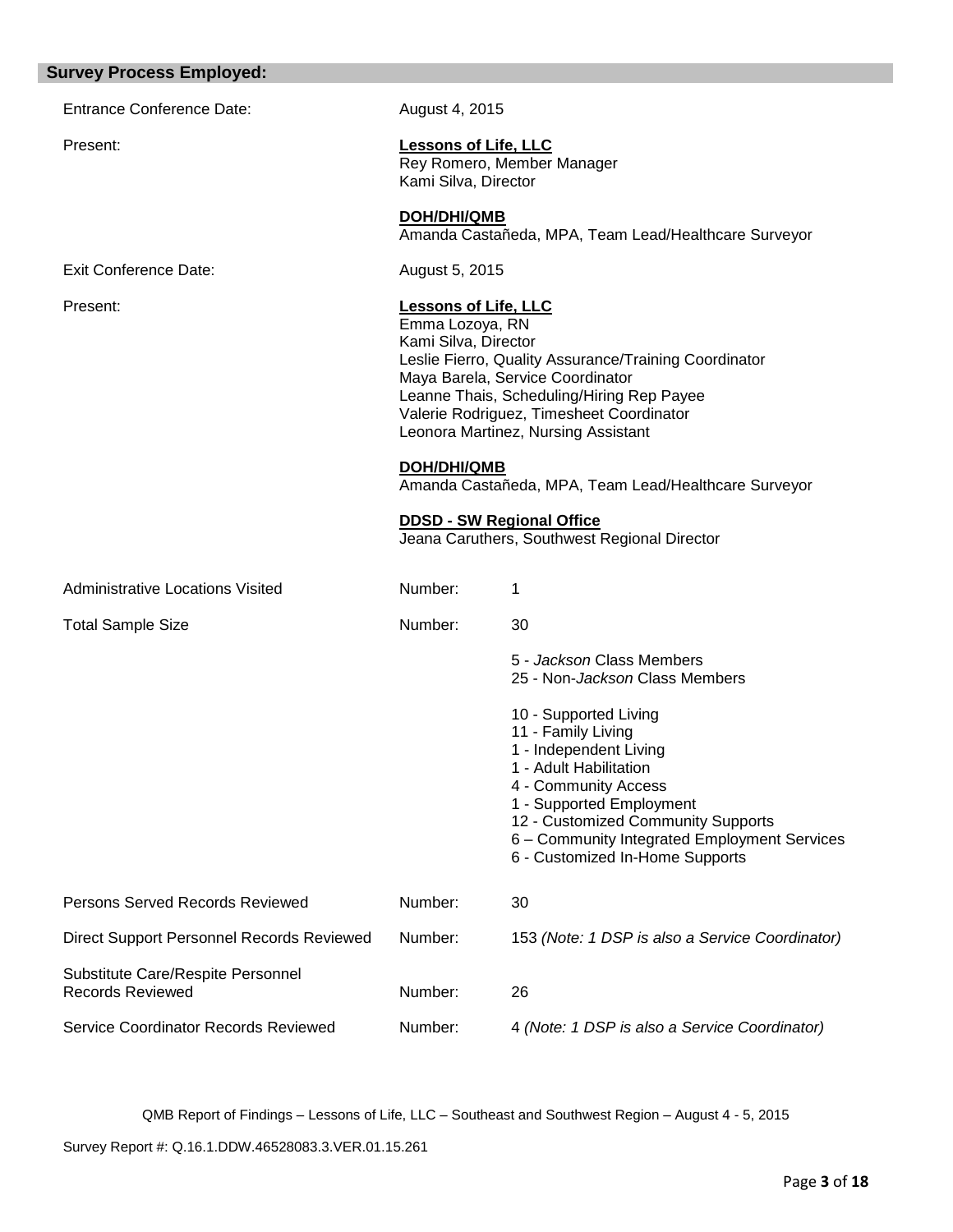Administrative Processes and Records Reviewed:

- Individual Medical and Program Case Files, including, but not limited to:
	- o Individual Service Plans
	- o Progress on Identified Outcomes
	- o Healthcare Plans
	- o Medication Administration Records
	- o Medical Emergency Response Plans
	- o Therapy Evaluations and Plans
	- o Healthcare Documentation Regarding Appointments and Required Follow-Up
	- o Other Required Health Information
- Staff Training Records
- Caregiver Criminal History Screening Records
- Consolidated Online Registry/Employee Abuse Registry
- Quality Assurance / Improvement Plan
- CC: Distribution List: DOH Division of Health Improvement
	- DOH Developmental Disabilities Supports Division
	- DOH Office of Internal Audit
	- HSD Medical Assistance Division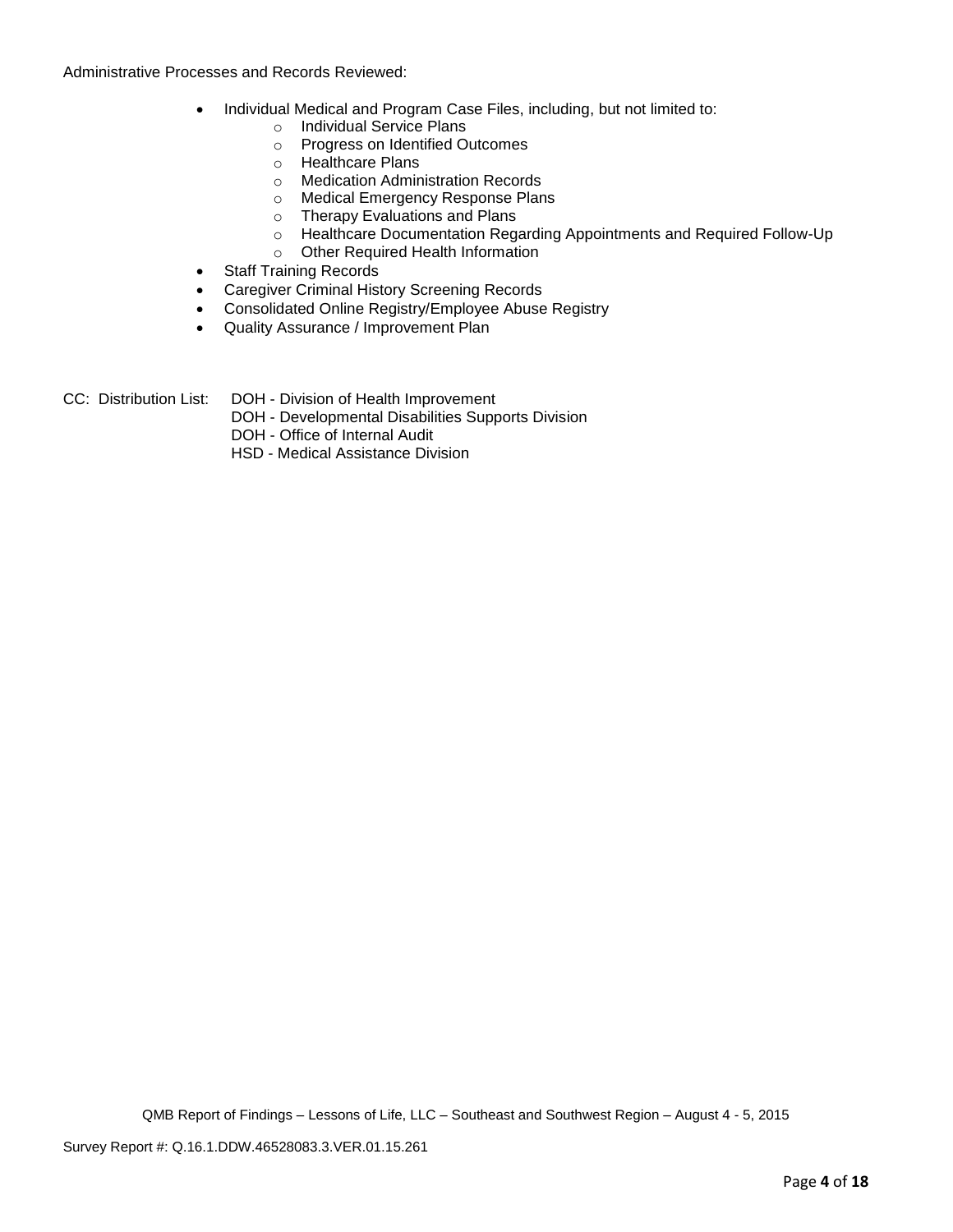# **Department of Health, Division of Health Improvement QMB Determination of Compliance Process**

The Division of Health Improvement, Quality Management Bureau (QMB) surveys compliance of the Developmental Disabilities Waiver (DDW) standards and state and federal regulations. QMB has grouped the CMS assurances into five Service Domains: Level of Care; Plan of Care; Qualified Providers; Health, Welfare and Safety; and Administrative Oversight (note that Administrative Oversight listed in this document is not the same as the CMS assurance of Administrative Authority. Used in this context it is related to the agency's operational policies and procedures, Quality Management system and Medicaid billing and reimbursement processes.)

The QMB Determination of Compliance process is based on provider compliance or non-compliance with standards and regulations identified in the QMB Report of Findings. All deficiencies (non-compliance with standards and regulations) are identified and cited as either a Standard level deficiency or a Condition of Participation level deficiency in the QMB Reports of Findings. All deficiencies require corrective action when non-compliance is identified.

Within the QMB Service Domains there are fundamental regulations, standards, or policies with which a provider must be in essential compliance in order to ensure the health and welfare of individuals served known as Conditions of Participation (CoPs).

The Determination of Compliance for each service type is based on a provider's compliance with CoPs in three (3) Service Domains.

Case Management Services:

- Level of Care
- Plan of Care
- Qualified Providers

Community Inclusion Supports/ Living Supports:

- Qualified Provider
- Plan of Care
- Health, Welfare and Safety

# **Conditions of Participation (CoPs)**

A CoP is an identified fundamental regulation, standard, or policy with which a provider must be in compliance in order to ensure the health and welfare of individuals served. CoPs are based on the Centers for Medicare and Medicaid Services, Home and Community-Based Waiver required assurances. A provider must be in compliance with CoPs to participate as a waiver provider.

QMB surveyors use professional judgment when reviewing the critical elements of each standard and regulation to determine when non-compliance with a standard level deficiency rises to the level of a CoP out of compliance. Only some deficiencies can rise to the level of a CoP (See the next section for a list of CoPs). The QMB survey team analyzes the relevant finding in terms of scope, actual harm or potential for harm, unique situations, patterns of performance, and other factors to determine if there is the potential for a negative outcome which would rise to the level of a CoP. A Standard level deficiency becomes a CoP out of compliance when the team's analysis establishes that there is an identified potential for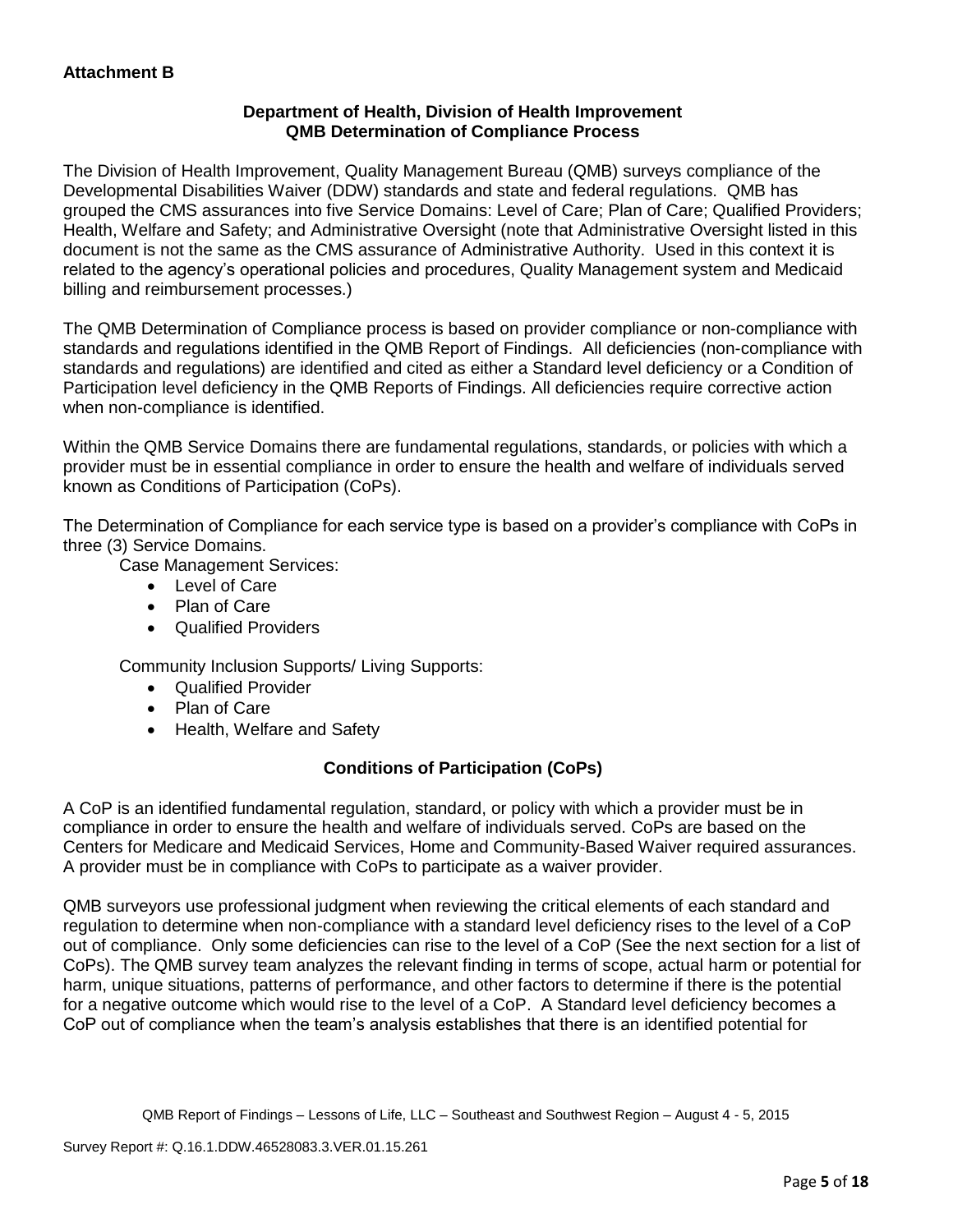significant harm or actual harm. It is then cited as a CoP out of compliance. If the deficiency does not rise to the level of a CoP out of compliance, it is cited as a Standard Level Deficiency.

The Division of Health Improvement (DHI) and the Developmental Disabilities Supports Division (DDSD) collaborated to revise the current Conditions of Participation (CoPs). There are seven Conditions of Participation in which providers must be in compliance.

# **CoPs and Service Domains for Case Management Supports are as follows:**

# **Service Domain: Level of Care**

Condition of Participation:

1. **Level of Care**: The Case Manager shall complete all required elements of the Long Term Care Assessment Abstract (LTCAA) to ensure ongoing eligibility for waiver services.

## **Service Domain: Plan of Care**

Condition of Participation:

2. **Individual Service Plan (ISP) Creation and Development**: Each individual shall have an ISP. The ISP shall be developed in accordance with DDSD regulations and standards and is updated at least annually or when warranted by changes in the individual's needs.

Condition of Participation:

3. **ISP Monitoring and Evaluation:** The Case Manager shall ensure the health and welfare of the individual through monitoring the implementation of ISP desired outcomes.

## **CoPs and Service Domain for ALL Service Providers is as follows:**

### **Service Domain: Qualified Providers**

Condition of Participation:

4. **Qualified Providers**: Agencies shall ensure support staff has completed criminal background screening and all mandated trainings as required by the DDSD.

# **CoPs and Service Domains for Living Supports and Inclusion Supports are as follows:**

## **Service Domain: Plan of Care**

Condition of Participation:

5. **ISP Implementation**: Services provided shall be consistent with the components of the ISP and implemented to achieve desired outcomes.

## **Service Domain: Health, Welfare and Safety**

Condition of Participation:

6. **Individual Health, Safety and Welfare: (Safety)** Individuals have the right to live and work in a safe environment.

## Condition of Participation:

7. **Individual Health, Safety and Welfare (Healthcare Oversight)**: The provider shall support individuals to access needed healthcare services in a timely manner. Nursing, healthcare services and healthcare oversight shall be available and provided as needed to address individuals' health, safety and welfare.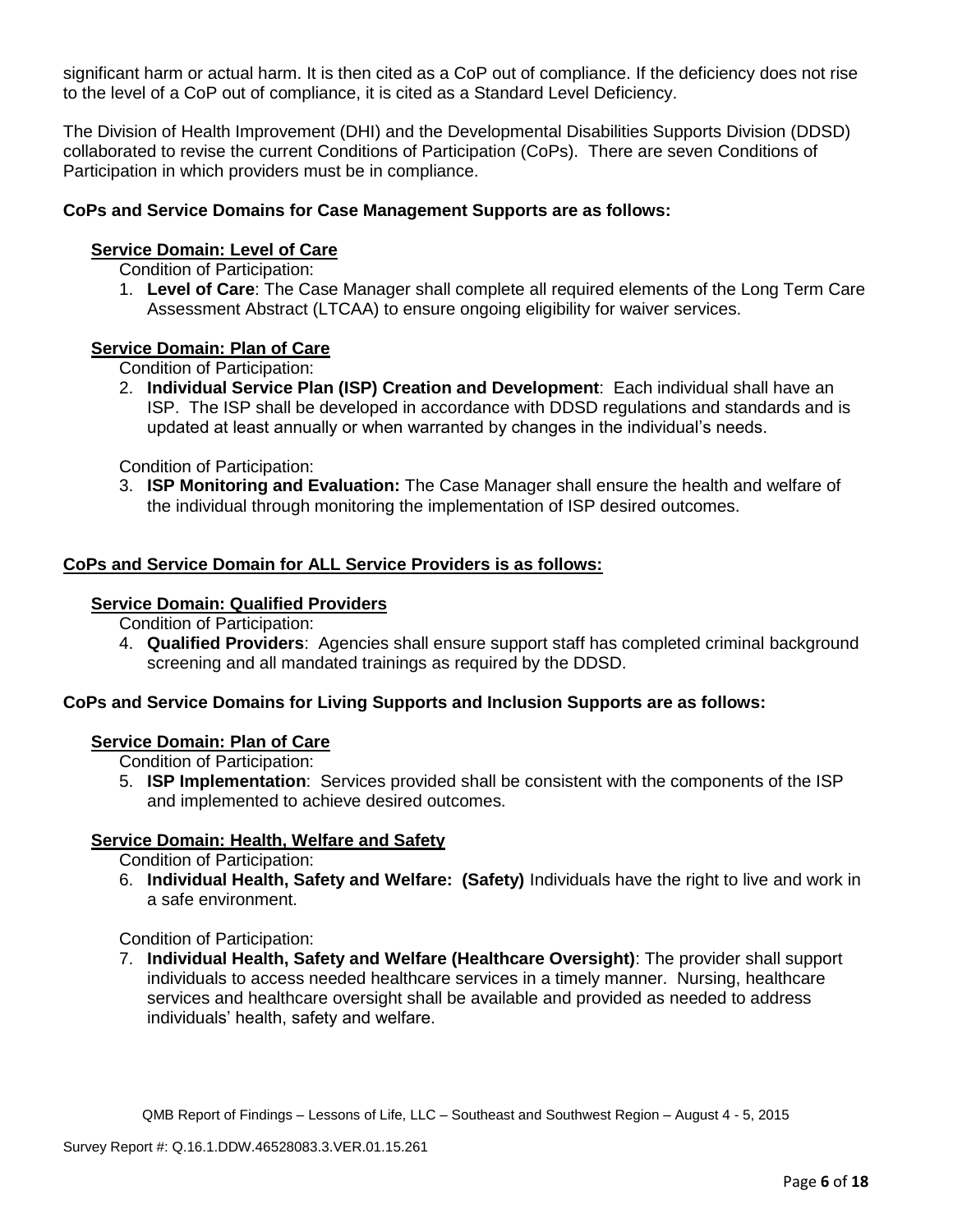# **QMB Determinations of Compliance**

## Compliance with Conditions of Participation

The QMB determination of *Compliance with Conditions of Participation* indicates that a provider is in compliance with all Conditions of Participation, (CoP). The agency has obtained a level of compliance such that there is a minimal potential for harm to individuals' health and safety. To qualify for a determination of Compliance with Conditions of Participation, the provider must be in compliance with all Conditions of Participation in all relevant Service Domains. The agency may also have Standard level deficiencies (deficiencies which are not at the condition level) out of compliance in any of the Service Domains.

## Partial-Compliance with Conditions of Participation

The QMB determination of *Partial-Compliance with Conditions of Participation* indicates that a provider is out of compliance with Conditions of Participation in one (1) to two (2) Service Domains. The agency may have one or more Condition level tags within a Service Domain. This partialcompliance, if not corrected, may result in a serious negative outcome or the potential for more than minimal harm to individuals' health and safety. The agency may also have Standard level deficiencies (deficiencies which are not at the condition level) in any of the Service Domains.

Providers receiving a repeat determination of Partial-Compliance for repeat deficiencies at the level of a Condition in any Service Domain may be referred by the Quality Management Bureau to the Internal Review Committee (IRC) for consideration of remedies and possible actions or sanctions.

## Non-Compliance with Conditions of Participation

The QMB determination of *Non-Compliance with Conditions of Participation* indicates a provider is significantly out of compliance with Conditions of Participation in multiple Service Domains. The agency may have one or more Condition level tags in each of 3 relevant Service Domains. This non-compliance, if not corrected, may result in a serious negative outcome or the potential for more than minimal harm to individuals' health and safety. The agency may also have Standard level deficiencies (deficiencies which are not at the condition level) in any of the Service Domains

Providers receiving a repeat determination of Non-Compliance will be referred by Quality Management Bureau to the Internal Review Committee (IRC) for consideration of remedies and possible actions or sanctions.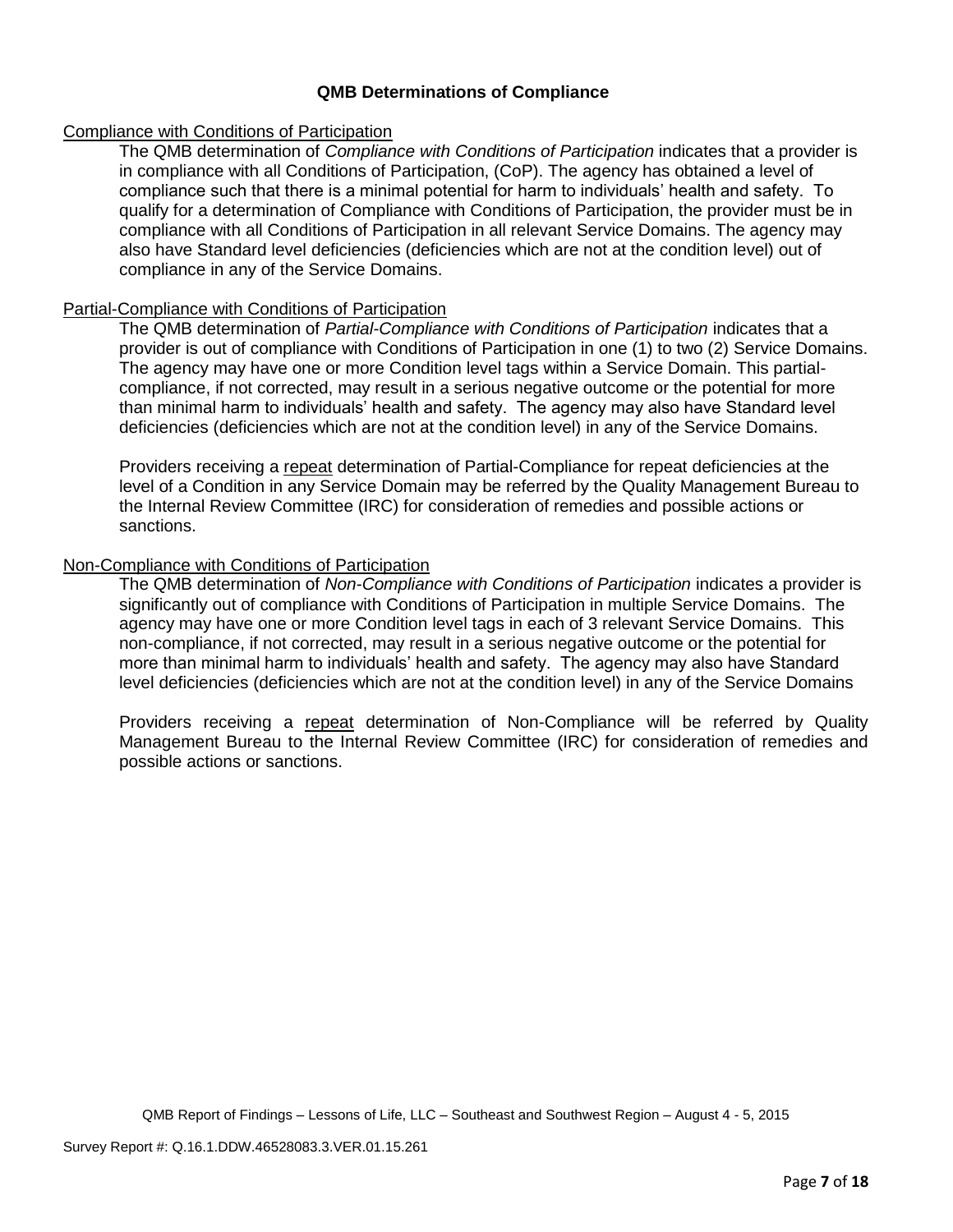# **Guidelines for the Provider Informal Reconsideration of Finding (IRF) Process**

# **Introduction:**

Throughout the QMB Survey process, surveyors are openly communicating with providers. Open communication means surveyors have clarified issues and/or requested missing information before completing the review through the use of the signed/dated "Document Request," or "Administrative Needs," etc. forms. Regardless, there may still be instances where the provider disagrees with a specific finding. Providers may use the following process to informally dispute a finding.

# **Instructions:**

- 1. The Informal Reconsideration of the Finding (IRF) request must be received in writing to the QMB Deputy Bureau Chief **within 10 business days** of receipt of the final Report of Findings.
- 2. The written request for an IRF *must* be completed on the QMB Request for Informal Reconsideration of Finding form available on the QMB website:<http://dhi.health.state.nm.us/qmb>
- 3. The written request for an IRF must specify in detail the request for reconsideration and why the finding is inaccurate.
- 4. The IRF request must include all supporting documentation or evidence.
- 5. If you have questions about the IRC process, email the IRF Chairperson, Tony Fragua at [Anthony.Fragua@state.nm.us](mailto:Anthony.Fragua@state.nm.us) for assistance.

# **The following limitations apply to the IRF process:**

- The written request for an IRF and all supporting evidence must be received within 10 business days.
- Findings based on evidence requested during the survey and not provided may not be subject to reconsideration.
- The supporting documentation must be new evidence not previously reviewed or requested by the survey team.
- Providers must continue to complete their Plan of Correction during the IRF process
- Providers may not request an IRF to challenge the sampling methodology.
- Providers may not request an IRF based on disagreement with the nature of the standard or regulation.
- Providers may not request an IRF to challenge the team composition.
- Providers may not request an IRF to challenge the DHI/QMB determination of compliance or the length of their DDSD provider contract.

A Provider forfeits the right to an IRF if the request is not received within 10 business days of receiving the report and/or does not include all supporting documentation or evidence to show compliance with the standards and regulations.

The IRF Committee will review the request, the Provider will be notified in writing of the ruling; no face-toface meeting will be conducted.

When a Provider requests that a finding be reconsidered, it does not stop or delay the Plan of Correction process. **Providers must continue to complete the Plan of Correction, including the finding in dispute regardless of the IRF status.** If a finding is removed or modified, it will be noted and removed or modified from the Report of Findings. It should be noted that in some cases a Plan of Correction may be completed prior to the IRF process being completed. The provider will be notified in writing on the decisions of the IRF committee.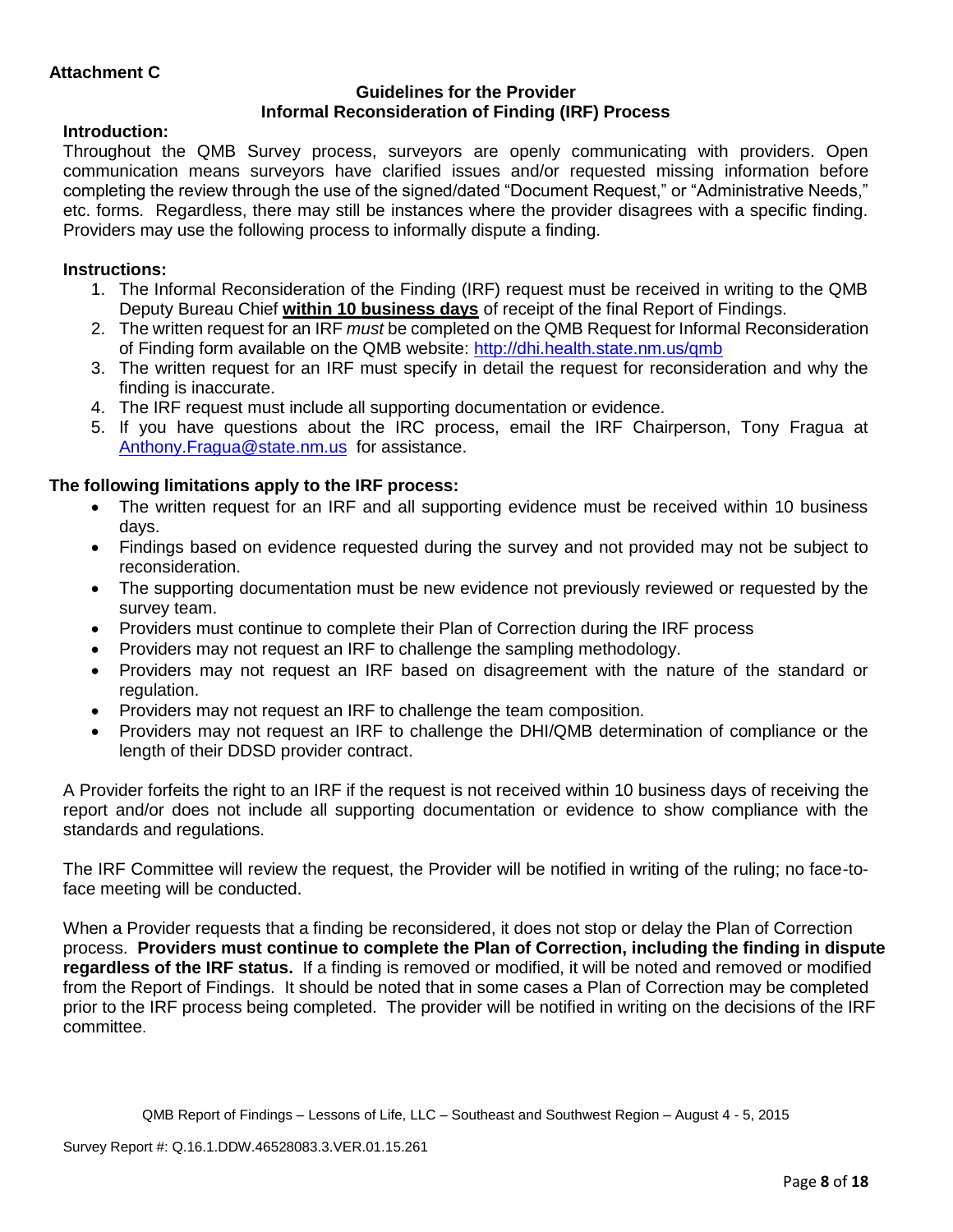| Agency:                     | Lessons of Life, LLC - Southeast and Southwest Region                                                |
|-----------------------------|------------------------------------------------------------------------------------------------------|
| Program:                    | Developmental Disabilities Waiver                                                                    |
| Service:                    | 2012: Living Supports (Supported Living, Family Living); Inclusion Supports (Customized Community    |
|                             | Supports, Community Integrated Employment Services) and Other (Customized In-Home Supports)          |
|                             | 2007: Community Living (Supported Living, Family Living, Independent Living) and Community Inclusion |
|                             | (Adult Habilitation, Community Access, Supported Employment)                                         |
| <b>Monitoring Type:</b>     | <b>Routine Survey</b>                                                                                |
| <b>Survey Date:</b>         | December 1 - 8, 2014                                                                                 |
| <b>Verification Survey:</b> | August 4 – 5, 2015                                                                                   |

| <b>Standard of Care</b>                                                    | <b>Routine Survey Deficiencies</b><br>December 1 - 8, 2014                                                                           | <b>Verification Survey New and Repeat</b><br>Deficiencies August 4 - 5, 2015                             |
|----------------------------------------------------------------------------|--------------------------------------------------------------------------------------------------------------------------------------|----------------------------------------------------------------------------------------------------------|
|                                                                            | Service Domain: Health and Welfare – The state, on an ongoing basis, identifies, addresses and seeks to prevent occurrences of       |                                                                                                          |
|                                                                            | abuse, neglect and exploitation. Individuals shall be afforded their basic human rights. The provider supports individuals to access |                                                                                                          |
| needed healthcare services in a timely manner.                             |                                                                                                                                      |                                                                                                          |
| Tag # 1A27                                                                 | <b>Standard Level Deficiency</b>                                                                                                     | <b>Standard Level Deficiency</b>                                                                         |
| Incident Mgt. Late and Failure to Report                                   |                                                                                                                                      |                                                                                                          |
| NMAC 7.1.14 ABUSE, NEGLECT,                                                | Based on the Incident Management Bureau's Late                                                                                       | <b>Repeat / New Finding:</b>                                                                             |
| <b>EXPLOITATION, AND DEATH REPORTING,</b>                                  | and Failure Reports, the Agency did not report                                                                                       | Based on the Incident Management Bureau's Late and                                                       |
| <b>TRAINING AND RELATED REQUIREMENTS</b><br><b>FOR COMMUNITY PROVIDERS</b> | suspected abuse, neglect, or misappropriation of<br>property, unexpected and natural/expected deaths;                                | Failure Reports, the Agency did not report suspected<br>abuse, neglect, or misappropriation of property, |
|                                                                            | or other reportable incidents to the Division of                                                                                     | unexpected and natural/expected deaths; or other                                                         |
| NMAC 7.1.14.8 INCIDENT MANAGEMENT                                          | Health Improvement, as required by regulations for                                                                                   | reportable incidents to the Division of Health                                                           |
| <b>SYSTEM REPORTING REQUIREMENTS FOR</b>                                   | 15 of 40 individuals.                                                                                                                | Improvement, as required by regulations for 6 of 42                                                      |
| <b>COMMUNITY-BASED SERVICE PROVIDERS:</b>                                  |                                                                                                                                      | individuals.                                                                                             |
|                                                                            | Individual #5                                                                                                                        |                                                                                                          |
| A. Duty to report:<br>(1) All community-based providers shall              | • Incident date 5/5/2014. Allegation was Neglect.<br>Incident report was received on 5/5/2014.                                       | Individual #5<br>• Incident date 00/00/0000. Allegation was Neglect.                                     |
| immediately report alleged crimes to law                                   | Failure to Report. IMB Late and Failure Report                                                                                       | Incident report was received on 3/20/2015. IMB                                                           |
| enforcement or call for emergency medical                                  | indicated incident of Neglect was                                                                                                    | issued a Late Reporting for Neglect.                                                                     |
| services as appropriate to ensure the safety of                            | "Unconfirmed."                                                                                                                       |                                                                                                          |
| consumers.                                                                 |                                                                                                                                      | Individual #19                                                                                           |
| (2) All community-based service providers, their                           | Individual #19                                                                                                                       | • Incident date 00/00/0000. Allegation was Neglect.                                                      |
| employees and volunteers shall immediately call                            | • Incident date 6/2/2014. Allegation was Neglect.                                                                                    | Incident report was received on 1/29/2015. IMB                                                           |
| the department of health improvement (DHI)                                 | Incident report was received on 6/20/2014.                                                                                           | issued a Late Reporting for Neglect.                                                                     |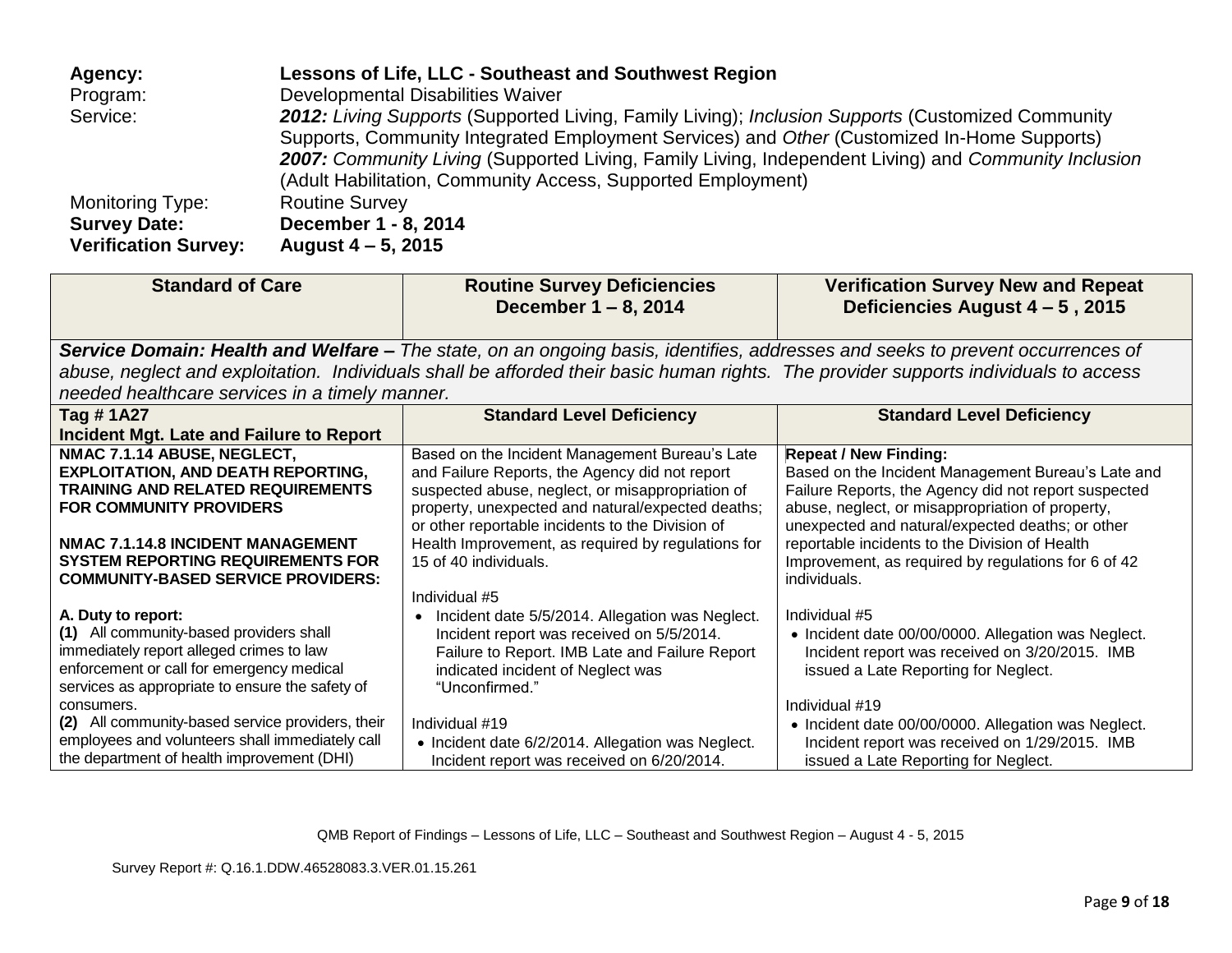| hotline at 1-800-445-6242 to report abuse,         | Failure to Report. IMB Late and Failure Report     |                                                          |
|----------------------------------------------------|----------------------------------------------------|----------------------------------------------------------|
| neglect, exploitation, suspicious injuries or any  | indicated incident of Neglect was "Confirmed."     | • Incident date 00/00/0000. Allegation was Neglect.      |
| death and also to report an environmentally        |                                                    | Incident report was received on 6/3/2015. IMB issued     |
| hazardous condition which creates an immediate     | Incident date 6/2/2014. Allegation was             | a Late Reporting for Neglect.                            |
| threat to health or safety.                        | Exploitation. Incident report was received on      |                                                          |
| B. Reporter requirement. All community-based       | 6/20/2014. Failure to Report. IMB Late and         | Individual #21                                           |
| service providers shall ensure that the            | Failure Report indicated incident of Exploitation  | • Incident date 11/17/2014. Allegation was Exploitation. |
| employee or volunteer with knowledge of the        | was "Unconfirmed."                                 | Incident report was received on 12/8/2014. Late          |
| alleged abuse, neglect, exploitation, suspicious   |                                                    | Reporting. IMB Late and Failure Report indicated         |
| injury, or death calls the division's hotline to   | Individual #22                                     | incident of Exploitation was "Unconfirmed."              |
| report the incident.                               | • Incident date 11/27/2013. Allegation was         |                                                          |
| C. Initial reports, form of report, immediate      | Emergency Services. Incident report was            | Individual #34                                           |
| action and safety planning, evidence               | received on 12/2/2013. IMB issued a Late           |                                                          |
| preservation, required initial notifications:      |                                                    | • Incident date 00/00/0000. Allegation was Neglect.      |
| (1) Abuse, neglect, and exploitation,              | Reporting for Emergency Services.                  | Incident report was received on 4/6/2015. IMB issued     |
|                                                    |                                                    | a Late Reporting for Neglect.                            |
| suspicious injury or death reporting: Any          | Individual #25                                     |                                                          |
| person may report an allegation of abuse,          | • Incident date 11/25/2013. Allegation was         | Individual #41                                           |
| neglect, or exploitation, suspicious injury or a   | Abuse, Neglect, and Exploitation. Incident         | • Incident date 2/16/2015. Allegation was Neglect.       |
| death by calling the division's toll-free hotline  | report was received on 12/16/2013. Failure to      | Incident report was received on 2/23/2015. IMB           |
| number 1-800-445-6242. Any consumer,               | Report. IMB Late and Failure Report indicated      | issued a Late Reporting for Neglect.                     |
| family member, or legal guardian may call the      | incident of Abuse, Neglect, and Exploitation was   |                                                          |
| division's hotline to report an allegation of      | "Unconfirmed."                                     | Individual #42                                           |
| abuse, neglect, or exploitation, suspicious        |                                                    | • Incident date 7/4/2015. Allegation was Neglect.        |
| injury or death directly, or may report through    | Individual #30                                     | Incident report was received on 7/6/2015. IMB issued     |
| the community-based service provider who, in       | • Incident date 1/23/2014. Allegation was Neglect. | a Late Reporting for Neglect.                            |
| addition to calling the hotline, must also utilize | Incident report was received on 1/24/2014.         |                                                          |
| the division's abuse, neglect, and exploitation    | Failure to Report. IMB Late and Failure Report     |                                                          |
| or report of death form. The abuse, neglect,       | indicated incident of Neglect was "Confirmed."     |                                                          |
| and exploitation or report of death form and       |                                                    |                                                          |
| instructions for its completion and filing are     | • Incident date 2/17/2014. Allegation was Neglect. |                                                          |
| available at the division's website,               | Incident report was received on 2/19/2014.         |                                                          |
| http://dhi.health.state.nm.us, or may be           | Failure to Report. IMB Late and Failure Report     |                                                          |
| obtained from the department by calling the        | indicated incident of Neglect was "Confirmed."     |                                                          |
| division's toll free hotline number, 1-800-445-    |                                                    |                                                          |
| 6242.                                              |                                                    |                                                          |
| Use of abuse, neglect, and exploitation<br>(2)     | • Incident date 3/14/2014. Allegation was Neglect. |                                                          |
| or report of death form and notification by        | Incident report was received on 3/17/2014.         |                                                          |
| community-based service providers: In              | Failure to Report. IMB Late and Failure Report     |                                                          |
| addition to calling the division's hotline as      | indicated incident of Neglect was "Confirmed."     |                                                          |
| required in Paragraph (2) of Subsection A of       |                                                    |                                                          |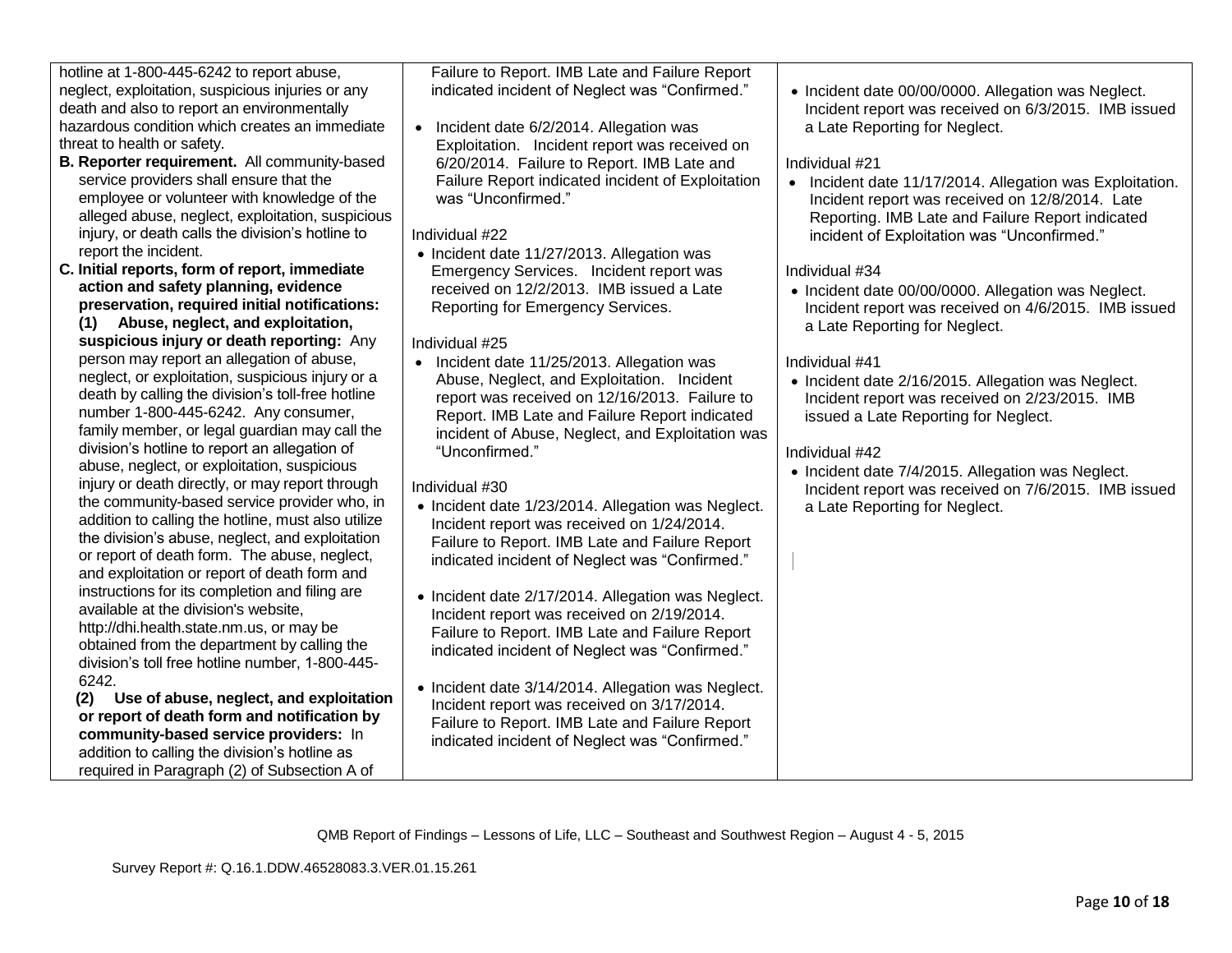| 7.1.14.8 NMAC, the community-based service         | Individual #31                                       |  |
|----------------------------------------------------|------------------------------------------------------|--|
| provider shall also report the incident of abuse,  | • Incident date 12/9/2013. Allegation was            |  |
| neglect, exploitation, suspicious injury, or death | Exploitation. Incident report was received on        |  |
| utilizing the division's abuse, neglect, and       | 12/9/2013. Failure to Report. IMB Late and           |  |
| exploitation or report of death form consistent    | Failure Report indicated incident of Exploitation    |  |
| with the requirements of the division's abuse,     | was "Confirmed."                                     |  |
| neglect, and exploitation reporting guide. The     |                                                      |  |
| community-based service provider shall ensure      | • Incident date 4/24/2014. Allegation was Neglect.   |  |
| all abuse, neglect, exploitation or death reports  | Incident report was received on 4/24/2014.           |  |
| describing the alleged incident are completed      | Failure to Report. IMB Late and Failure Report       |  |
| on the division's abuse, neglect, and              | indicated incident of Neglect was "Confirmed."       |  |
| exploitation or report of death form and           |                                                      |  |
| received by the division within 24 hours of the    | • Incident date 6/17/2014. Allegation was Neglect.   |  |
| verbal report. If the provider has internet        | Incident report was received on 6/30/2014. Late      |  |
| access, the report form shall be submitted via     | Reporting. IMB Late and Failure Report               |  |
| the division's website at                          |                                                      |  |
| http://dhi.health.state.nm.us; otherwise it may    | indicated incident of Neglect was "Confirmed."       |  |
| be submitted via fax to 1-800-584-6057. The        |                                                      |  |
| community-based service provider shall ensure      | Incident date 6/17/2014. Allegation was<br>$\bullet$ |  |
| that the reporter with the most direct             | .Exploitation Incident report was received on        |  |
| knowledge of the incident participates in the      | 6/30/2014. Late Reporting. IMB Late and              |  |
| preparation of the report form.                    | Failure Report indicated incident of Exploitation    |  |
| (3) Limited provider investigation: No             | was "Unconfirmed."                                   |  |
|                                                    |                                                      |  |
| investigation beyond that necessary in order to    | Individual #32                                       |  |
| be able to report the abuse, neglect, or           | • Incident date 12/20/2013. Allegation was           |  |
| exploitation and ensure the safety of              | Neglect. Incident report was received on             |  |
| consumers is permitted until the division has      | 1/7/2014. Failure to Report. IMB Late and            |  |
| completed its investigation.                       | Failure Report indicated incident of Neglect was     |  |
| (4) Immediate action and safety planning:          | "Confirmed."                                         |  |
| Upon discovery of any alleged incident of          |                                                      |  |
| abuse, neglect, or exploitation, the community-    | Individual #33                                       |  |
| based service provider shall:                      | • Incident date unknown. Allegation was Neglect.     |  |
| develop and implement an immediate<br>(a)          | Incident report was received on 10/30/2014.          |  |
| action and safety plan for any potentially         | IMB issued a Late Reporting for Neglect.             |  |
| endangered consumers, if applicable;               |                                                      |  |
| be immediately prepared to report that<br>(b)      | Individual #34                                       |  |
| immediate action and safety plan verbally,         | • Incident date 9/12/2014. Allegation was Neglect.   |  |
| and revise the plan according to the division's    | Incident report was received on 9/15/2014. Late      |  |
| direction, if necessary; and                       |                                                      |  |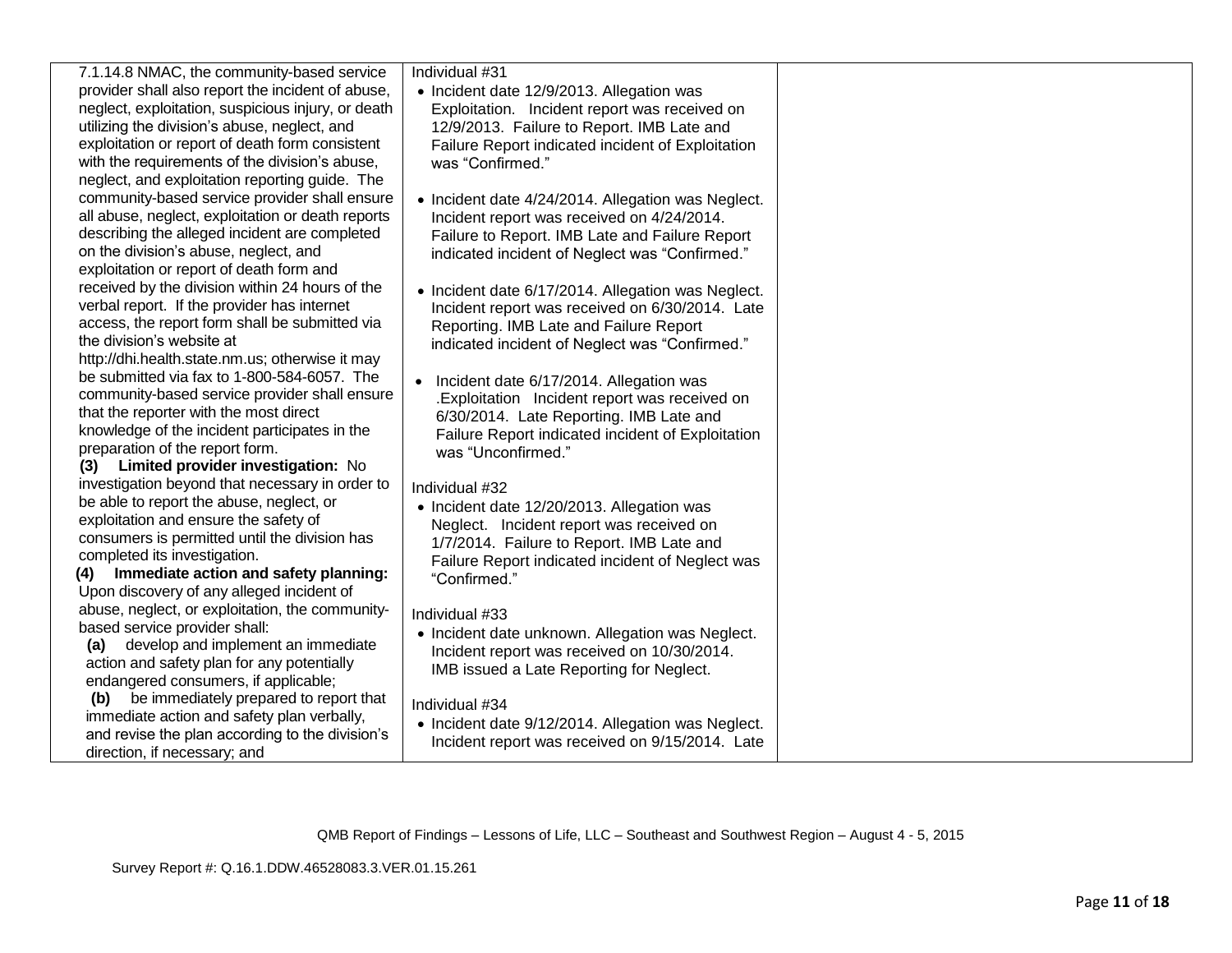| provide the accepted immediate action<br>(c)      | Reporting. IMB Late and Failure Report             |  |
|---------------------------------------------------|----------------------------------------------------|--|
| and safety plan in writing on the immediate       | indicated incident of Neglect was "Confirmed."     |  |
| action and safety plan form within 24 hours of    |                                                    |  |
| the verbal report. If the provider has internet   | Individual #35                                     |  |
| access, the report form shall be submitted via    | • Incident date 6/26/2014. Allegation was Neglect  |  |
| the division's website at                         | and Environmental Hazard. Incident report was      |  |
| http://dhi.health.state.nm.us; otherwise it may   | received on 6/27/2014. IMB issued a Failure to     |  |
| be submitted by faxing it to the division at 1-   | Report for Neglect and Environmental Hazard.       |  |
| 800-584-6057.                                     |                                                    |  |
| Evidence preservation: The<br>(5)                 | Individual #36                                     |  |
| community-based service provider shall            | • Incident date 2/18/2014. Allegation was Neglect. |  |
| preserve evidence related to an alleged           | Incident report was received on 2/18/2014.         |  |
| incident of abuse, neglect, or exploitation,      | Failure to Report. IMB Late and Failure Report     |  |
| including records, and do nothing to disturb the  | indicated incident of Neglect was "Confirmed."     |  |
| evidence. If physical evidence must be            |                                                    |  |
| removed or affected, the provider shall take      | Individual #37                                     |  |
| photographs or do whatever is reasonable to       | • Incident date 9/12/2014. Allegation was          |  |
| document the location and type of evidence        | Neglect. Incident report was received on           |  |
| found which appears related to the incident.      | 9/15/2014. Late Reporting. IMB Late and            |  |
| (6) Legal guardian or parental                    | Failure Report indicated incident of Neglect was   |  |
| notification: The responsible community-          | "Unconfirmed."                                     |  |
| based service provider shall ensure that the      |                                                    |  |
| consumer's legal guardian or parent is notified   | Individual #38                                     |  |
| of the alleged incident of abuse, neglect and     | • Incident date 10/30/2014. Allegation was Abuse   |  |
| exploitation within 24 hours of notice of the     | and Neglect. Incident report was received on       |  |
| alleged incident unless the parent or legal       | 10/31/2014. IMB issued a Failure to Report for     |  |
| guardian is suspected of committing the           | Abuse and Neglect.                                 |  |
| alleged abuse, neglect, or exploitation, in which |                                                    |  |
| case the community-based service provider         | Individual #39                                     |  |
| shall leave notification to the division's        | • Incident date 4/6/2014. Allegation was Neglect.  |  |
| investigative representative.                     | Incident report was received on 4/8/2014. Late     |  |
| (7) Case manager or consultant                    | Reporting. IMB Late and Failure Report             |  |
| notification by community-based service           | indicated incident of Neglect was                  |  |
| providers: The responsible community-based        | "Unconfirmed."                                     |  |
| service provider shall notify the consumer's      |                                                    |  |
| case manager or consultant within 24 hours        | Individual #40                                     |  |
| that an alleged incident involving abuse,         | • Incident date 6/19/2014. Allegation was Abuse    |  |
| neglect, or exploitation has been reported to     | and Exploitation. Incident report was received     |  |
| the division. Names of other consumers and        | on 6/19/2014. Failure to Report. IMB Late and      |  |
| employees may be redacted before any              |                                                    |  |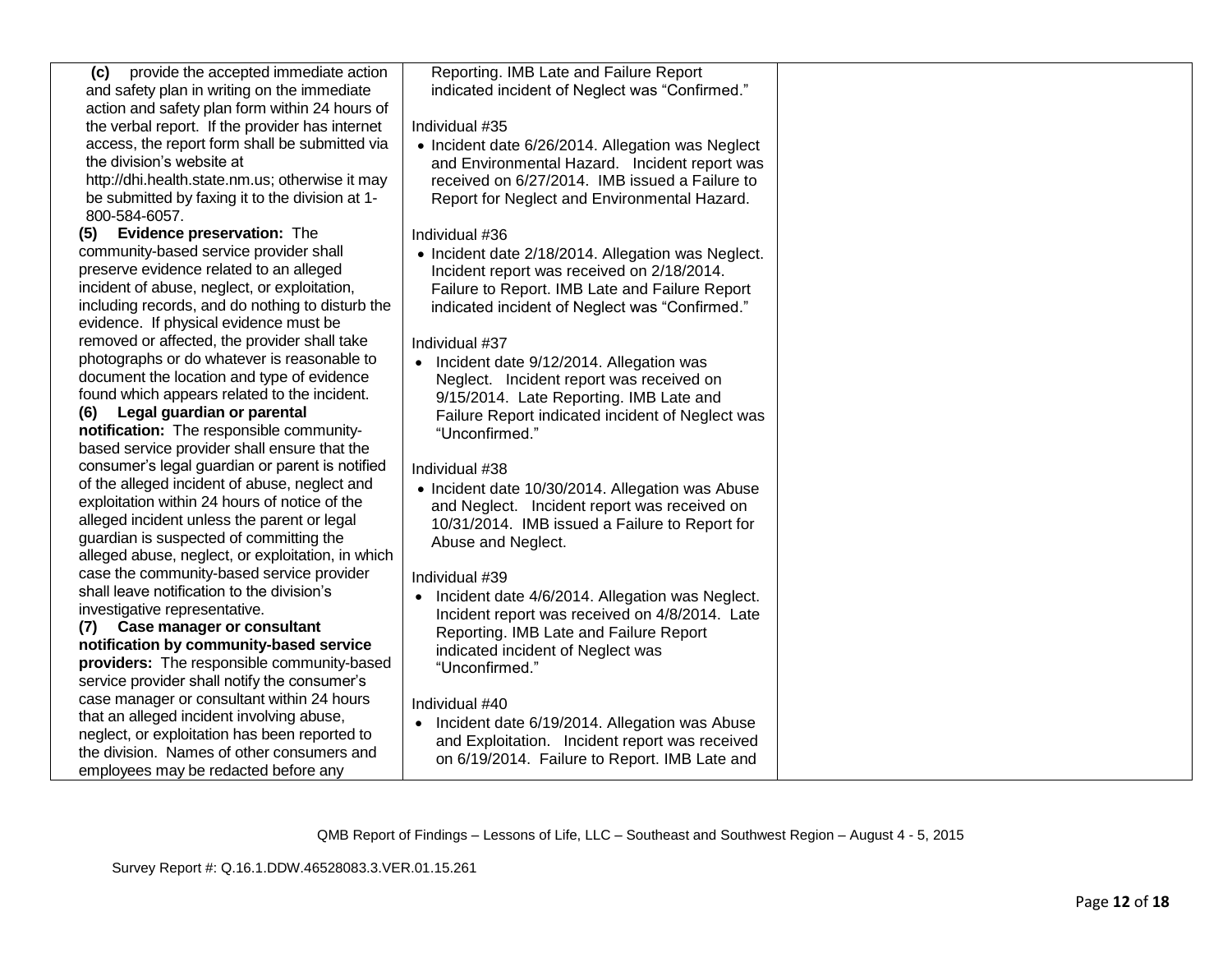| documentation is forwarded to a case manager<br>or consultant.                             | Failure Report indicated incident of Abuse and<br>Exploitation was "Unconfirmed." |  |
|--------------------------------------------------------------------------------------------|-----------------------------------------------------------------------------------|--|
| (8) Non-responsible reporter: Providers<br>who are reporting an incident in which they are |                                                                                   |  |
| not the responsible community-based service<br>provider shall notify the responsible       |                                                                                   |  |
| community-based service provider within 24                                                 |                                                                                   |  |
| hours of an incident or allegation of an incident<br>of abuse, neglect, and exploitation   |                                                                                   |  |
|                                                                                            |                                                                                   |  |
|                                                                                            |                                                                                   |  |
|                                                                                            |                                                                                   |  |
|                                                                                            |                                                                                   |  |
|                                                                                            |                                                                                   |  |
|                                                                                            |                                                                                   |  |
|                                                                                            |                                                                                   |  |
|                                                                                            |                                                                                   |  |
|                                                                                            |                                                                                   |  |
|                                                                                            |                                                                                   |  |
|                                                                                            |                                                                                   |  |
|                                                                                            |                                                                                   |  |
|                                                                                            |                                                                                   |  |
|                                                                                            |                                                                                   |  |
|                                                                                            |                                                                                   |  |
|                                                                                            |                                                                                   |  |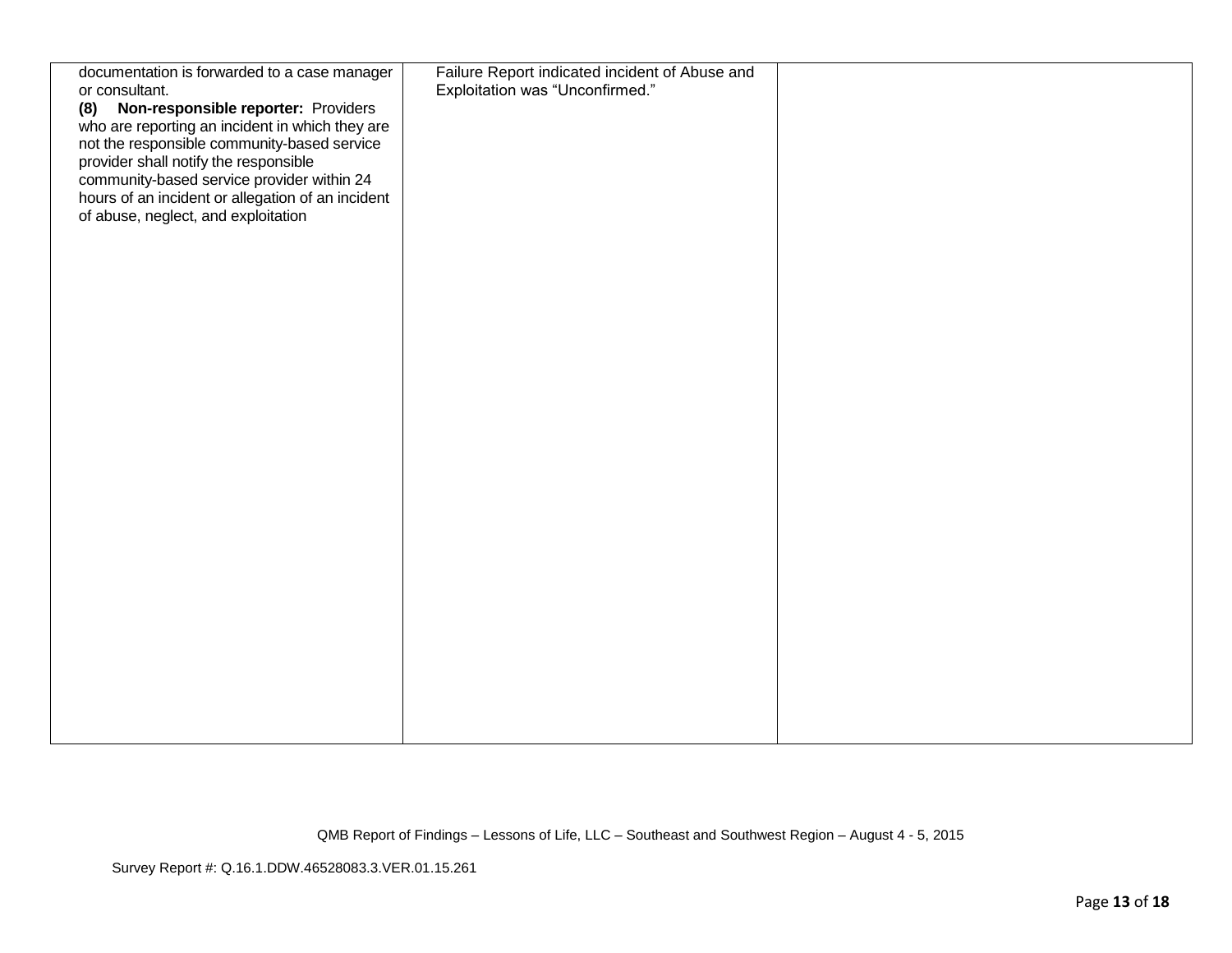| <b>Standard of Care</b>                                                                                                                                                            | <b>Routine Survey Deficiencies</b><br>December 1 - 4, 2014                                                                      | <b>Verification Survey New and Repeat</b><br>Deficiencies August 4 - 5, 2015 |
|------------------------------------------------------------------------------------------------------------------------------------------------------------------------------------|---------------------------------------------------------------------------------------------------------------------------------|------------------------------------------------------------------------------|
|                                                                                                                                                                                    | Service Domain: Service Plans: ISP Implementation - Services are delivered in accordance with the service plan, including type, |                                                                              |
| scope, amount, duration and frequency specified in the service plan.                                                                                                               |                                                                                                                                 |                                                                              |
| Tag #1A08 Agency Case File                                                                                                                                                         | <b>Standard Level Deficiency</b>                                                                                                | <b>Completed</b>                                                             |
| Tag # 1A08.1 Agency Case File -<br><b>Progress Notes</b>                                                                                                                           | <b>Standard Level Deficiency</b>                                                                                                | <b>Completed</b>                                                             |
| Tag #1A32 and LS14 / 6L14 Individual<br><b>Service Plan Implementation</b>                                                                                                         | <b>Condition of Participation Level Deficiency</b>                                                                              | <b>Completed</b>                                                             |
| Tag # IS11 / 5I11 Reporting<br><b>Requirements Inclusion Reports</b>                                                                                                               | <b>Standard Level Deficiency</b>                                                                                                | <b>Completed</b>                                                             |
| Tag # IS22 / 5I22 SE Agency Case File                                                                                                                                              | <b>Standard Level Deficiency</b>                                                                                                | <b>Completed</b>                                                             |
| Tag # LS14 / 6L14 Residential Case File                                                                                                                                            | <b>Standard Level Deficiency</b>                                                                                                | <b>Completed</b>                                                             |
| Tag # LS17 / 6L17 Reporting<br><b>Requirements (Community Living</b><br><b>Reports)</b>                                                                                            | <b>Standard Level Deficiency</b>                                                                                                | <b>Completed</b>                                                             |
|                                                                                                                                                                                    | Service Domain: Qualified Providers - The State monitors non-licensed/non-certified providers to assure adherence to waiver     |                                                                              |
| requirements. The State implements its policies and procedures for verifying that provider training is conducted in accordance with<br>State requirements and the approved waiver. |                                                                                                                                 |                                                                              |
| Tag #1A11.1 Transportation Training                                                                                                                                                | <b>Standard Level Deficiency</b>                                                                                                | <b>Completed</b>                                                             |
| Tag # 1A20 Direct Support Personnel<br><b>Training</b>                                                                                                                             | <b>Standard Level Deficiency</b>                                                                                                | <b>Completed</b>                                                             |
| Tag #1A22 Agency Personnel<br><b>Competency</b>                                                                                                                                    | <b>Condition of Participation Level Deficiency</b>                                                                              | <b>Completed</b>                                                             |
| Tag #1A26 Consolidated On-line<br><b>Registry Employee Abuse Registry</b>                                                                                                          | <b>Standard Level Deficiency</b>                                                                                                | <b>Completed</b>                                                             |
| Tag # 1A28.1 Incident Mgt. System -<br><b>Personnel Training</b>                                                                                                                   | <b>Standard Level Deficiency</b>                                                                                                | <b>Completed</b>                                                             |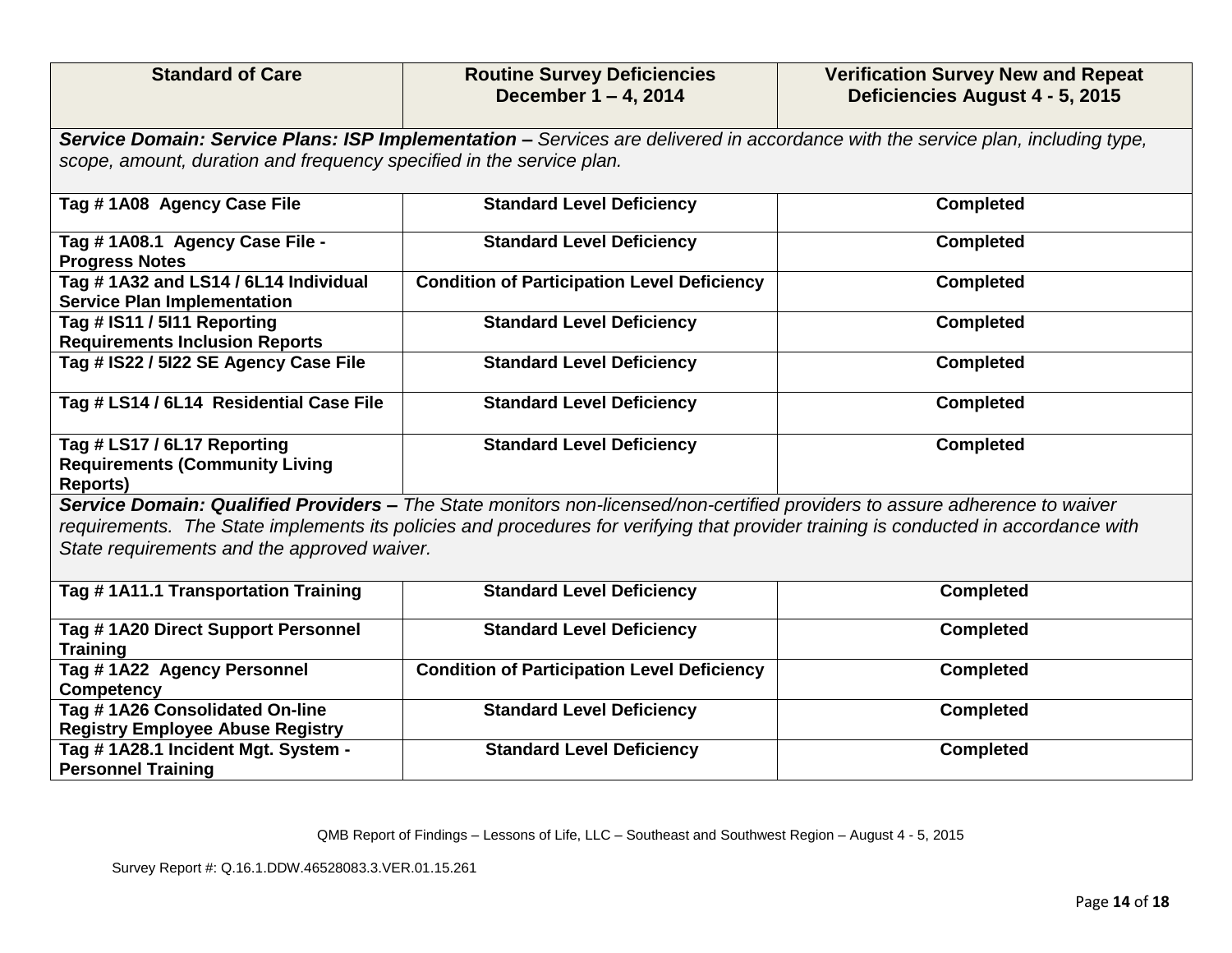| Tag #1A36 Service Coordination<br><b>Requirements</b>                           | <b>Standard Level Deficiency</b>                                                                                                     | <b>Completed</b>                                                                                                                  |
|---------------------------------------------------------------------------------|--------------------------------------------------------------------------------------------------------------------------------------|-----------------------------------------------------------------------------------------------------------------------------------|
| Tag # 1A37 Individual Specific Training                                         | <b>Standard Level Deficiency</b>                                                                                                     | <b>Completed</b>                                                                                                                  |
|                                                                                 | Service Domain: Health and Welfare - The state, on an ongoing basis, identifies, addresses and seeks to prevent occurrences of       |                                                                                                                                   |
|                                                                                 | abuse, neglect and exploitation. Individuals shall be afforded their basic human rights. The provider supports individuals to access |                                                                                                                                   |
| needed healthcare services in a timely manner.                                  |                                                                                                                                      |                                                                                                                                   |
|                                                                                 |                                                                                                                                      |                                                                                                                                   |
| Tag # 1A03 CQI System                                                           | <b>Standard Level Deficiency</b>                                                                                                     | <b>Completed</b>                                                                                                                  |
| Tag #1A06 Policy and Procedure<br><b>Requirements</b>                           | <b>Standard Level Deficiency</b>                                                                                                     | <b>Completed</b>                                                                                                                  |
| Tag #1A09 Medication Delivery                                                   | <b>Standard Level Deficiency</b>                                                                                                     | <b>Completed</b>                                                                                                                  |
| <b>Routine Medication Administration</b>                                        |                                                                                                                                      |                                                                                                                                   |
| Tag #1A15.2 and IS09 / 5109                                                     | <b>Standard Level Deficiency</b>                                                                                                     | <b>Completed</b>                                                                                                                  |
| <b>Healthcare Documentation</b>                                                 |                                                                                                                                      |                                                                                                                                   |
| Tag #1A27.2 Duty to Report IRs Filed                                            | <b>Standard Level Deficiency</b>                                                                                                     | <b>Completed</b>                                                                                                                  |
| During On-Site and/or IRs Not Reported                                          |                                                                                                                                      |                                                                                                                                   |
| by Provider                                                                     |                                                                                                                                      |                                                                                                                                   |
| Tag #1A28.2 Incident Mgt. System -<br><b>Parent/Guardian Training</b>           | <b>Standard Level Deficiency</b>                                                                                                     | <b>Completed</b>                                                                                                                  |
| Tag #1A29 Complaints / Grievances                                               | <b>Standard Level Deficiency</b>                                                                                                     | <b>Completed</b>                                                                                                                  |
| <b>Acknowledgement</b>                                                          |                                                                                                                                      |                                                                                                                                   |
| Tag #1A33.1 Board of Pharmacy -                                                 | <b>Standard Level Deficiency</b>                                                                                                     | <b>Completed</b>                                                                                                                  |
| License                                                                         |                                                                                                                                      |                                                                                                                                   |
| Tag # LS13 / 6L13 Community Living                                              | <b>Condition of Participation Level Deficiency</b>                                                                                   | <b>Completed</b>                                                                                                                  |
| <b>Healthcare Regts.</b>                                                        |                                                                                                                                      |                                                                                                                                   |
| Tag # LS25 / 6L25 Residential Health                                            | <b>Standard Level Deficiency</b>                                                                                                     | <b>Completed</b>                                                                                                                  |
| and Safety (SL/FL)                                                              |                                                                                                                                      |                                                                                                                                   |
|                                                                                 |                                                                                                                                      | Service Domain: Medicaid Billing/Reimbursement - State financial oversight exists to assure that claims are coded and paid for in |
| accordance with the reimbursement methodology specified in the approved waiver. |                                                                                                                                      |                                                                                                                                   |
| Tag # IS25 / 5I25 Community Integrated                                          | <b>Standard Level Deficiency</b>                                                                                                     | <b>Completed</b>                                                                                                                  |
| <b>Employment Services / Supported</b>                                          |                                                                                                                                      |                                                                                                                                   |
| <b>Employment Reimbursement</b>                                                 |                                                                                                                                      |                                                                                                                                   |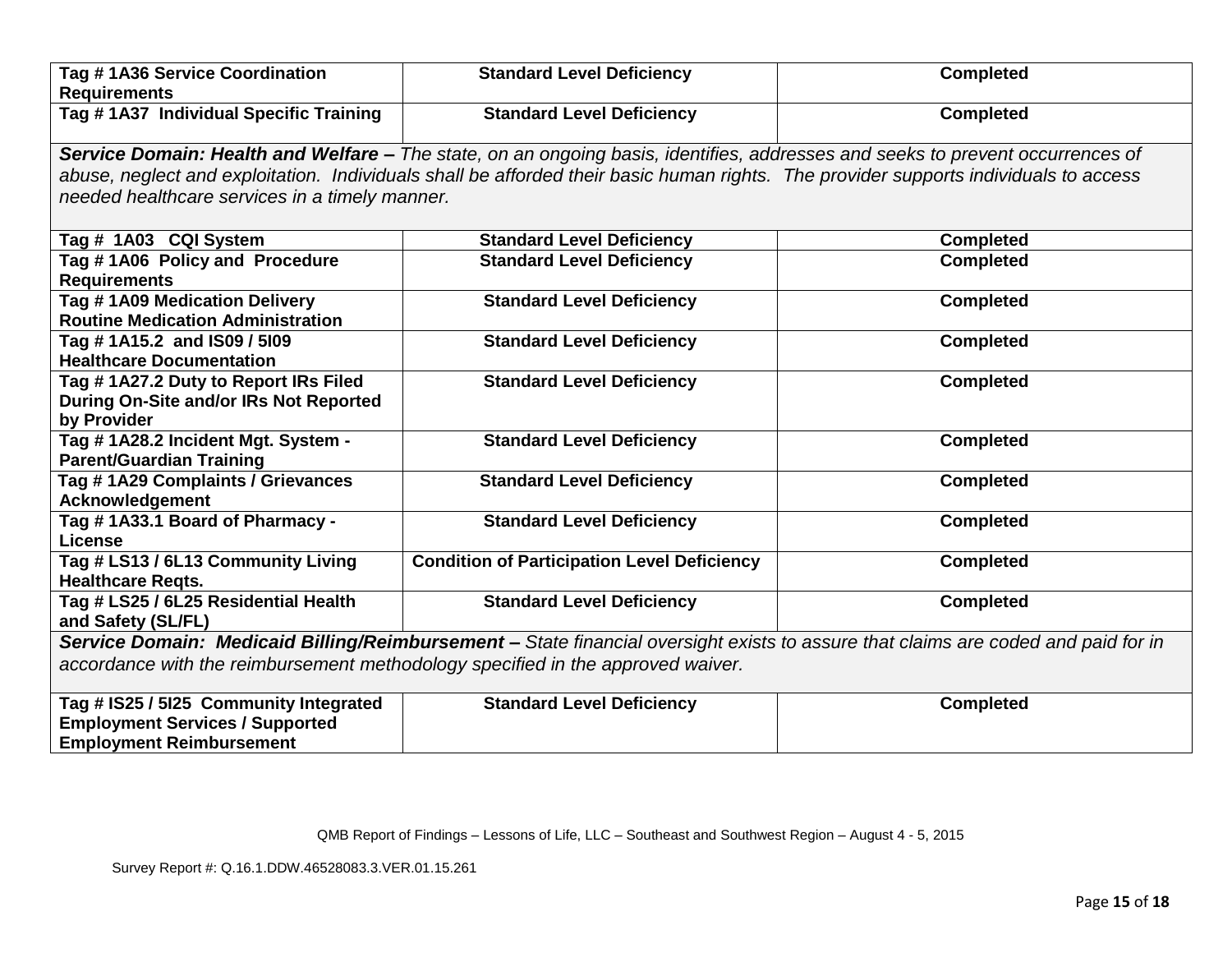| Tag # 5136 Community Access<br><b>Reimbursement</b>              | <b>Standard Level Deficiency</b> | <b>Completed</b> |
|------------------------------------------------------------------|----------------------------------|------------------|
| Tag # IS30 Customized Community<br><b>Supports Reimbursement</b> | <b>Standard Level Deficiency</b> | <b>Completed</b> |
| Tag # LS26 / 6L26 Supported Living<br><b>Reimbursement</b>       | <b>Standard Level Deficiency</b> | <b>Completed</b> |
| Tag # LS27 / 6L27 Family Living<br><b>Reimbursement</b>          | <b>Standard Level Deficiency</b> | <b>Completed</b> |
| Tag # 6L28 Independent Living<br><b>Reimbursement</b>            | <b>Standard Level Deficiency</b> | <b>Completed</b> |
| Tag # IH32 Customized In-Home<br><b>Supports Reimbursement</b>   | <b>Standard Level Deficiency</b> | <b>Completed</b> |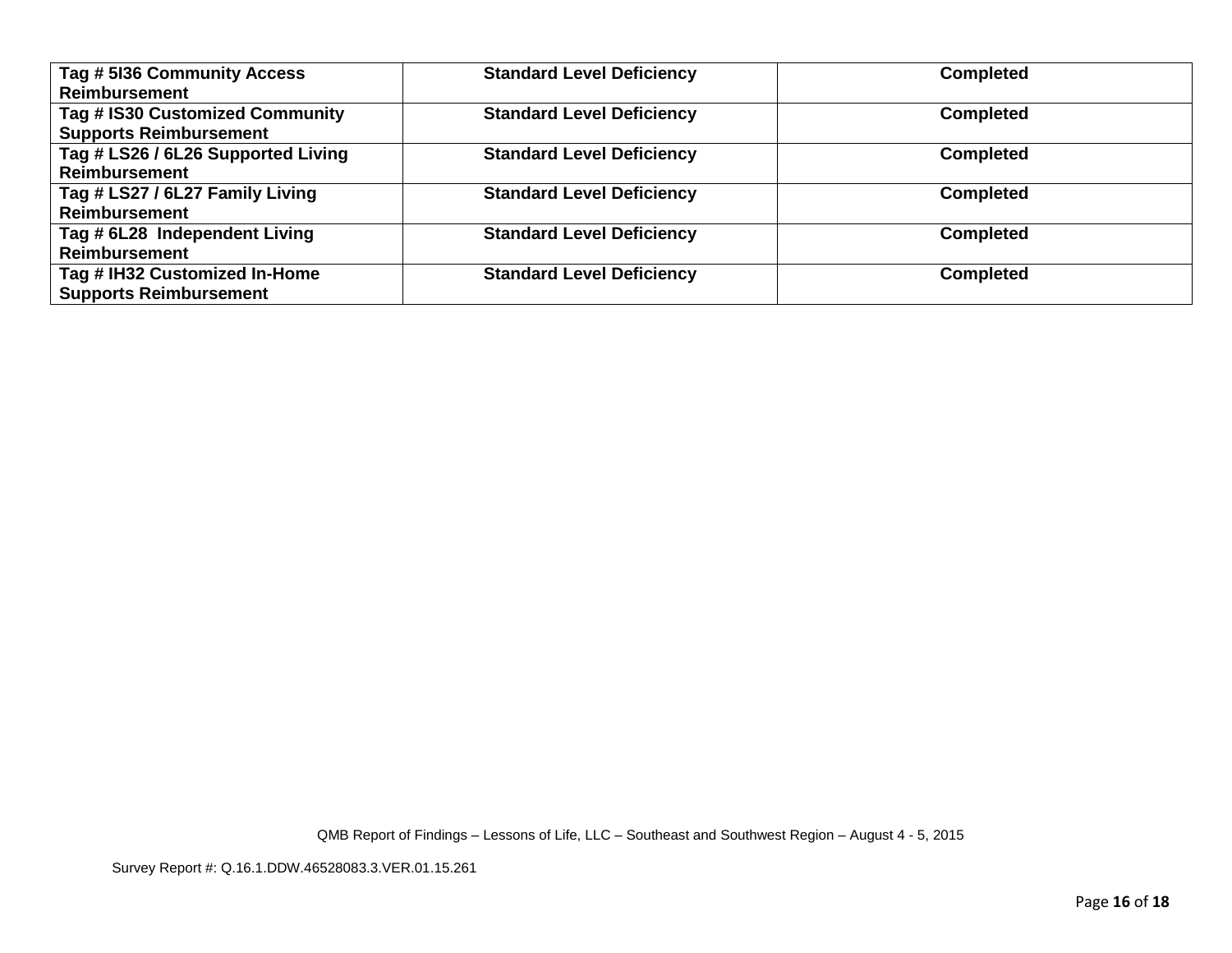#### SUSANA MARTINEZ, GOVERNOR



| Date:                                                                          | October 1, 2015                                                                                                                                                                                                                                                                                                                                                                       |
|--------------------------------------------------------------------------------|---------------------------------------------------------------------------------------------------------------------------------------------------------------------------------------------------------------------------------------------------------------------------------------------------------------------------------------------------------------------------------------|
| To:                                                                            | Kami Silva, Director                                                                                                                                                                                                                                                                                                                                                                  |
| Provider:<br>Address:<br>State/Zip:                                            | Lessons of Life, LLC<br>421 Avenida De Mesilla, Suite D<br>Las Cruces, New Mexico 88005                                                                                                                                                                                                                                                                                               |
| E-mail Address:                                                                | ksilva@lessonsoflifellc.com                                                                                                                                                                                                                                                                                                                                                           |
| CC:<br>E-Mail Address:                                                         | Eddie Ruiz and Rey Romero<br>eruiz@lessonsoflifellc.com; RRomero@lessonsoflifellc.com                                                                                                                                                                                                                                                                                                 |
| Region:<br><b>Routine Survey:</b><br>Verification Survey:<br>Program Surveyed: | Southeast and Southwest<br>December 1 - 8, 2014<br>August 4 - 5, 2015<br>Developmental Disabilities Waiver                                                                                                                                                                                                                                                                            |
| Service Surveyed:                                                              | <b>2012:</b> Living Supports (Supported Living, Family Living); Inclusion Supports<br>(Customized Community Supports, Community Integrated Employment<br>Services) and Other (Customized In-Home Supports)<br>2007: Community Living (Supported Living, Family Living, Independent<br>Living) and Community Inclusion (Adult Habilitation, Community Access,<br>Supported Employment) |
| Survey Type:                                                                   | Verification                                                                                                                                                                                                                                                                                                                                                                          |

Dear Ms. Silva;

The Division of Health Improvement/Quality Management Bureau has received, reviewed and approved the supporting documents you submitted for your Plan of Correction. The documents you provided verified that all previously cited survey Deficiencies have been corrected.

# **The Plan of Correction process is now complete.**

## **Furthermore, your agency is now determined to be in Compliance with all Conditions of Participation.**

To maintain ongoing compliance with standards and regulations, continue to use the Quality Assurance (self-auditing) processes you described in your Plan of Correction.

Consistent use these Quality Assurance processes will enable you to identify and promptly respond to problems, enhance your service delivery, and result in fewer deficiencies cited in future QMB surveys.

Thank you for your cooperation with the Plan of Correction process, for striving to come into compliance with standards and regulations, and for helping to provide the health, safety and personal growth of the people you serve.